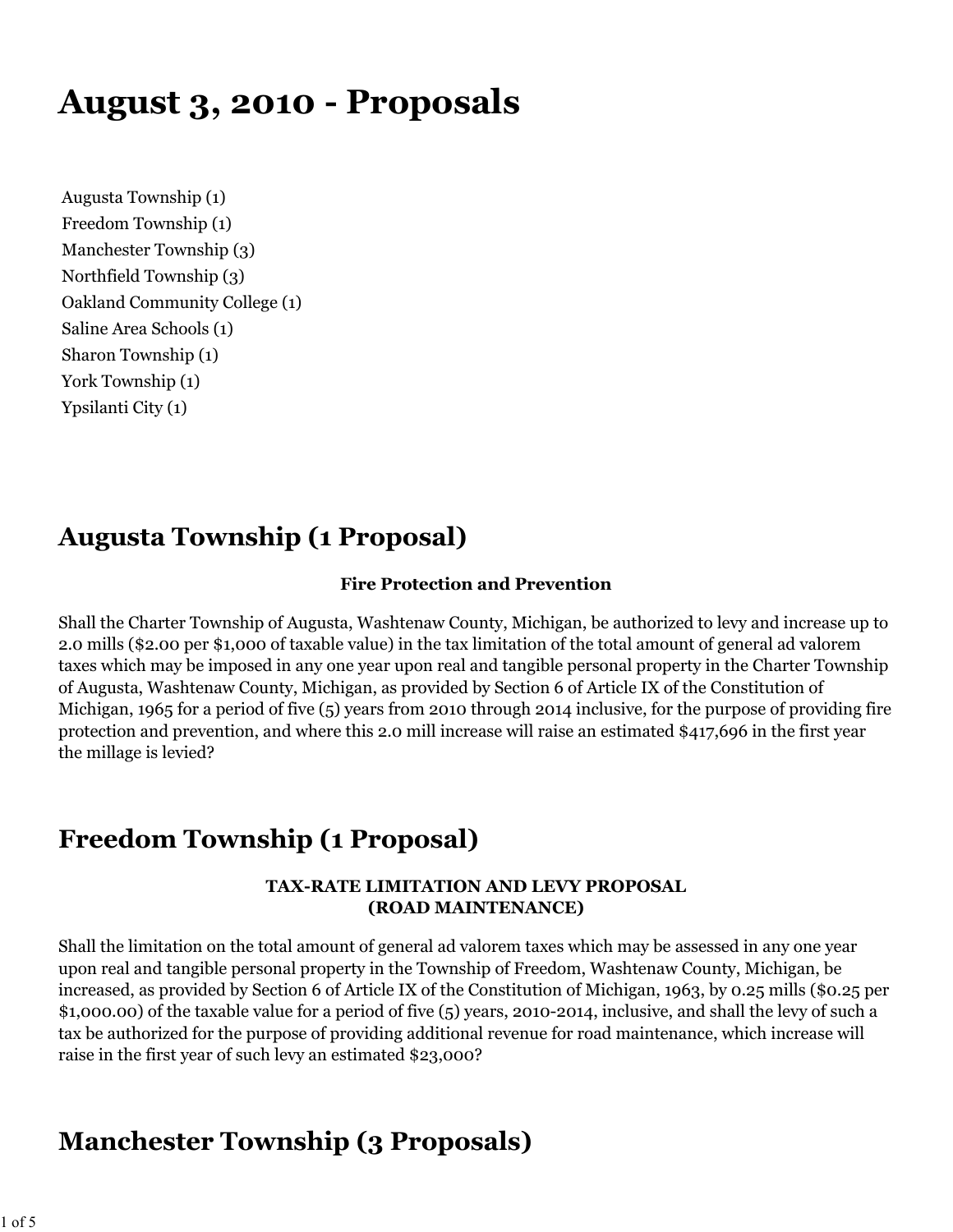### **Extra Voted Operating Millage Renewal**

Shall the expired previous voted increases in the tax limitation imposed under Article IX, Sec. 6 of the Michigan Constitution on general ad valorem taxes within Manchester Township, of 0.25 mills (\$0.25 per \$1,000 of Taxable value), reduced to 0.2474 mills (\$0.2474 per \$1,000 of Taxable value) by the required millage rollbacks, be renewed at and increased up to the original voted 0.25 mills (\$0.25 per \$1,000 of Taxable value) and levied for 5 years, for the period of 2010 through 2014 inclusive, for General Township Operating Purposes within Manchester Township, raising in the first year the millage is levied an estimated \$49,133?

#### **Extra Voted Road Maintenance Millage Renewal**

Shall the expired previous voted increases in the tax limitation imposed under Article IX, Sec. 6 of the Michigan Constitution on general ad valorem taxes within Manchester Township, of 0.35 mills (\$0.35 per \$1,000 of Taxable value), reduced to 0.3464 mills (\$0.3464 per \$1,000 of Taxable value) by the required millage rollbacks, be renewed at and increased up to the original voted 0.35 mills (\$0.35 per \$1,000 of Taxable value) and levied for 5 years, for the period of 2010 through 2014 inclusive, for Maintenance o f Roads within Manchester Township, raising in the first year the millage is levied an estimated \$68,786?

### **Extra Voted Fire Equipment Millage Renewal**

Shall the expired previous voted increases in the tax limitation imposed under Article IX, Sec. 6 of the Michigan Constitution on general ad valorem taxes within Manchester Township, of 0.25 mills (\$0.25 per \$1,000 of Taxable value), reduced to 0.2474 mills (\$0.2474 per \$1,000 of Taxable value) by the required millage rollbacks, be renewed at 0.15 mills (\$0.15 per \$1,000 of Taxable value) and levied for 5 years, for the period of 2010 through 2014 inclusive, for Purchase of Fire/Rescue Equipment for Manchester Township raising in the first year the millage is levied an estimated \$29,480?

# **Northfield Township (3 Proposals)**

### **TAX-RATE LIMITATION AND LEVY PROPOSAL A Fire Service and Medical Rescue Millage Renewal**

Shall the limitation on the total amount of general ad valorem taxes which may be assessed against all real and tangible personal property in the Township of Northfield, County of Washtenaw, Michigan, be increased, as provided by Section 6 of Article IX of the Michigan Constitution, 1963, by the renewal of an amount equal to 1.9240 mills (\$1.92 on each \$1,000) of the state equalized valuation or taxable value when different for a period of three (3) years, 2011 – 2013, inclusive, and shall the levy be authorized, for the purpose of providing funds for all lawful fire and medical rescue services including equipment in Northfield Township, which increase will raise in the first year of levy, the estimated revenue of \$634,202.23?

### **TAX-RATE LIMITATION AND LEVY PROPOSAL B RENEWAL-POLICE PROTECTION**

Shall the limitation on the total amount of general ad valorem taxes which may be assessed against all real and tangible personal property in the Township of Northfield, Washtenaw County, Michigan, be increased as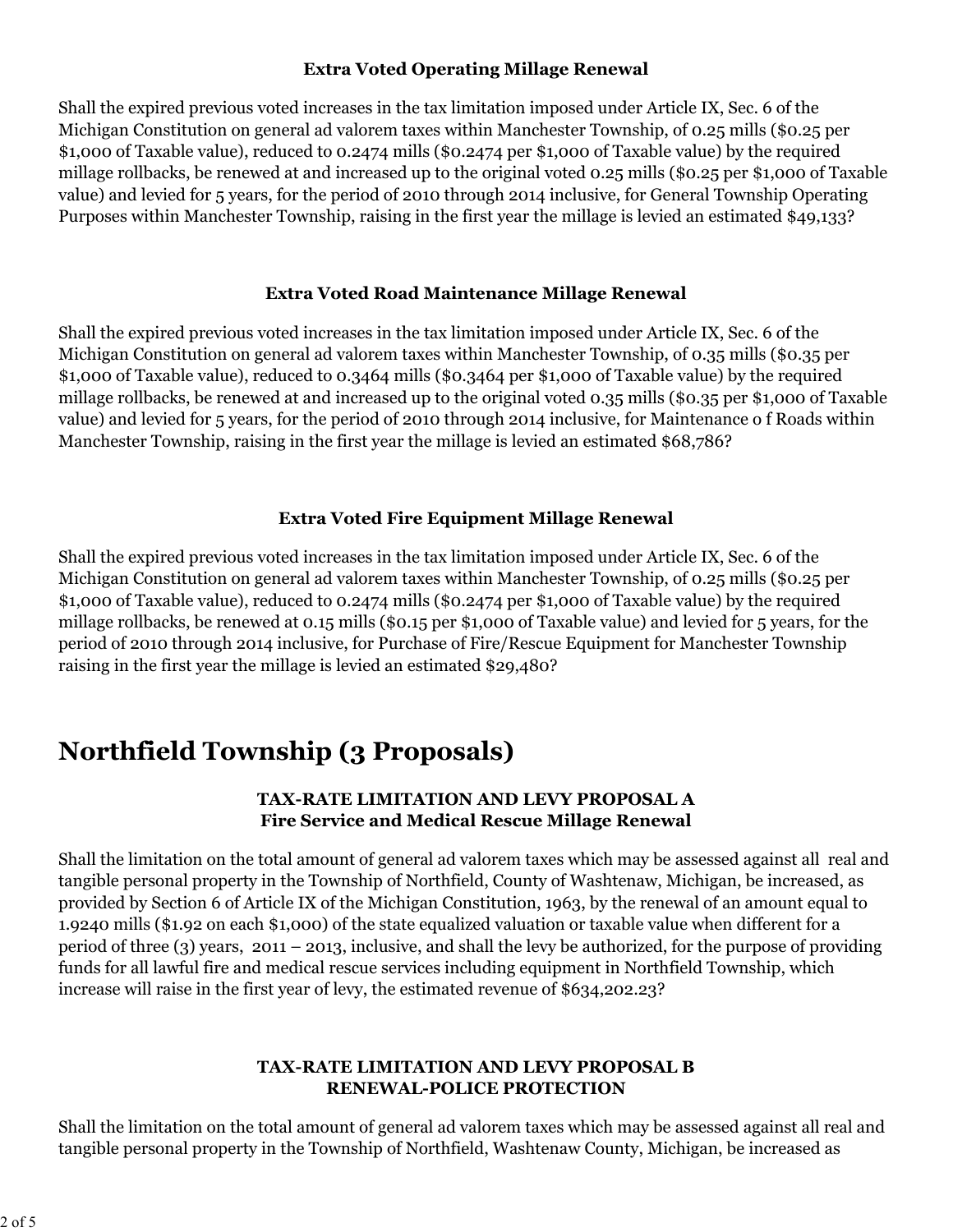provided by Section 6, Article IX of the Constitution of Michigan, 1963, by the renewal of an amount equal to one mill (\$1.00 on each \$1,000) of the state equalized valuation or taxable value when different for a period of five (5) years, 2011-2015, inclusive, and shall the levy be authorized, for the purpose of providing revenue for police protection in Northfield Township, which increase will raise in the first year of levy, the estimated revenue of \$329,626.94?

#### **TAX-RATE LIMITATION AND LEVY PROPOSAL C RENEWAL-POLICE PROTECTION**

Shall the limitation on the total amount of general ad valorem taxes which may be assessed against all real and tangible personal property in the Township of Northfield, Washtenaw County, Michigan, be increased as provided by Section 6, Article IX of the Constitution of Michigan, 1963, by the renewal of an amount equal to 1.5 mills (\$1.50 on each \$1,000) of the state equalized valuation or taxable value when different for a period of five (5) years, 2011-2015, inclusive, and shall the levy be authorized, for the purpose of providing revenue for police protection in Northfield Township, which increase will raise in the first year of levy, the estimated revenue of \$494,440.41?

# **Oakland Community College (1 Proposal)**

### **MILLAGE RENEWAL PROPOSAL**

Shall Oakland Community College be authorized to levy taxes in an amount not to exceed \$0.7811 per thousand dollars (\$1,000) (0.7811 mills) of the taxable value of all taxable property in the College District for a period of ten (10) years, beginning with the July 1, 2012, tax levy, as a renewal of that portion of the millage authorization previously authorized by the electors to provide funds for all Community College purposes authorized by law? It is estimated the 0.7811 mills would raise approximately \$38,502,796 when first levied in 2012.

# **Saline Area Schools (1 Proposal)**

### **BONDING PROPOSAL**

Shall Saline Area Schools, Washtenaw County, Michigan, borrow the sum of not to exceed Twenty-Eight Million Dollars (\$28,000,000) and issue its general obligation unlimited tax bonds therefor, for the purpose of:

remodeling, furnishing and refurnishing, and equipping and re-equipping school buildings; acquiring and installing educational technology in school buildings; acquiring school buses; and developing and improving playgrounds and sites?

The following is for informational purposes only:

The estimated millage that will be levied for the proposed bonds in 2011, under current law, is -0- mill (\$0.00 on each \$1,000 of taxable valuation). The maximum number of years the bonds may be outstanding, exclusive of any refunding, is twenty-five (25) years. The estimated simple average annual millage anticipated to be required to retire this bond debt is 1.28 mills (\$1.28 on each \$1,000 of taxable valuation).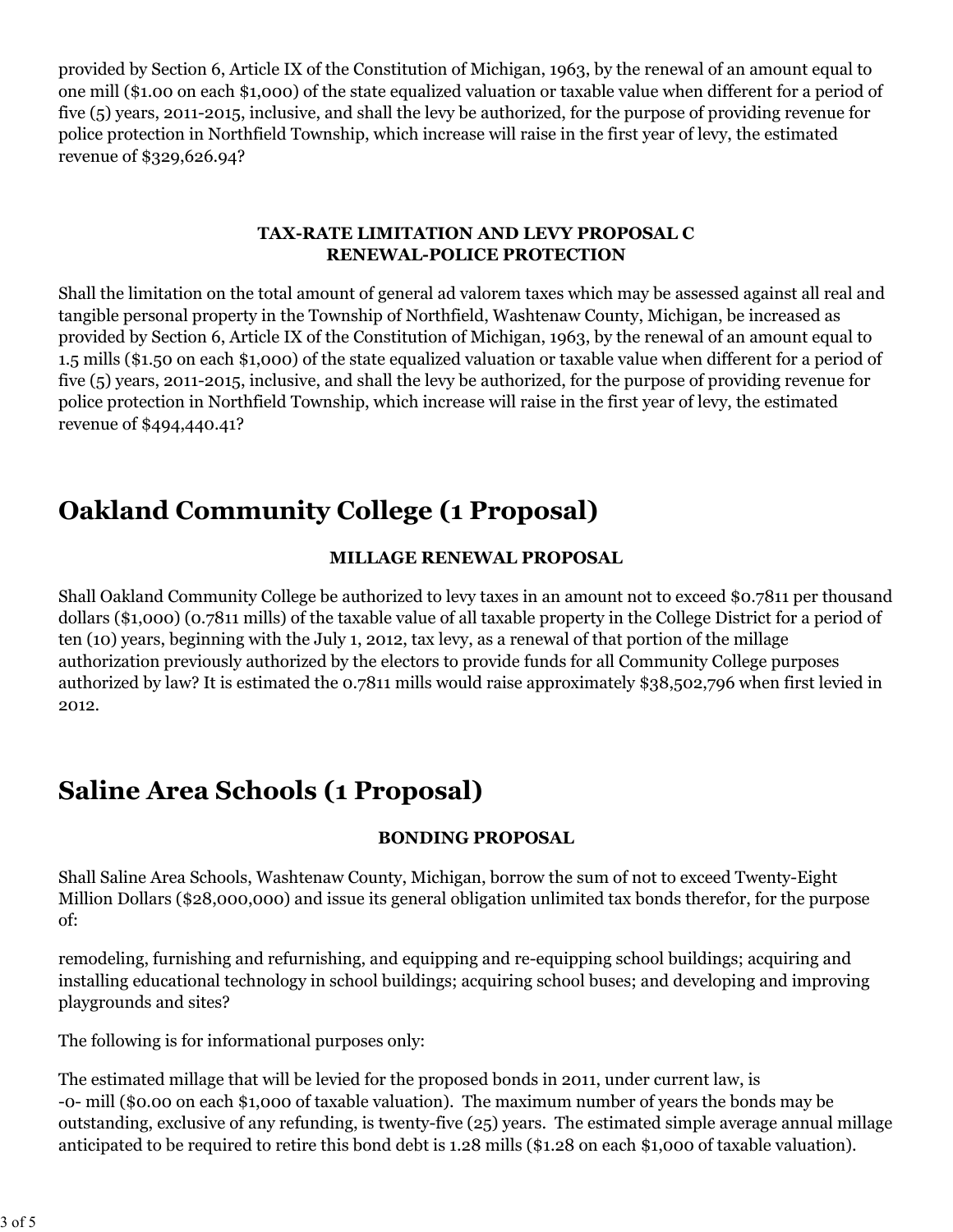If the school district borrows from the State to pay debt service on the bonds, the school district may be required to continue to levy mills beyond the term of the bonds to repay the State.

(Pursuant to State law, expenditure of bond proceeds must be audited, and the proceeds cannot be used for repair or maintenance costs, teacher, administrator or employee salaries, or other operating expenses.)

# **Sharon Township (1 Proposal)**

### **Judgment Funding Bond Proposal**

Shall the Township of Sharon, Michigan, borrow the principal sum of not to exceed Eight Hundred Eighty Thousand Dollars and No Cents (\$880,000.00) and issue its general obligation unlimited tax bonds therefor, in one or more series, payable in not more than fifteen (15) years from issuance, for the purpose of paying a judgment in the Washtenaw County Circuit Court against the Township of Sharon, Michigan (the "Township") in favor of the Gourley Family, LLC, the costs and interest on the judgment, and all cost in connection with issuing said bonds? The estimated millage to be levied in 2010 is 1.05 mills (\$1.05 per \$1,000 of taxable value) and the estimated simple average annual millage rate required to retire the bonds is .8965 mills (\$0.8965 per \$1,000 of taxable value). The millage will be used to pay debt service on the bonds. THE PRINCIPAL AND INTEREST OF THE GENERAL OBLIGATION BONDS SHALL BE PAYABLE FROM THE GENERAL FUNDS OF THE TOWNSHIP INCLUDING AD VALOREM TAXES LEVIED WITHOUT LIMITATION IN SUFFICIENT AMOUNTS TO PAY THE ANNUAL PRINCIPAL OF AND INTEREST ON THE BONDS.

# **York Township (1 Proposal)**

### **Tax-Rate Limitation and Levy Proposal (Public Safety - Renewal )**

Shall the expired previous voted increase in the tax limitation imposed under Article IX, Sec. 6 of the Michigan Constitution in York Charter Township, of 1 mill (\$ 1.00 per \$1,000 of taxable value), reduced to .9702 mill (\$0.9702 per \$1,000 of taxable value) by the required millage rollbacks, be renewed at .9702 mill (\$0.9702 per \$1,000 of taxable value) and levied 4 years, 2010 through 2013 inclusive, for public safety, raising an estimated \$356,730.00 in the first year the millage is levied?

# **Ypsilanti City (1 Proposal)**

### **Charter Amendment – Public Transit**

An Amendment to Section 6.01 of Article VI, Taxation, of the City Charter to restore the levy of 0.9789 mills for Public Transit purposes

This amendment will authorize, in any year a millage is NOT otherwise levied for county wide or regional public transit, or when needed to supplement a county wide or regional millage, as approved by City Council, a tax of 0.9789 mills solely for public transit purposes. Approval would increase the tax levy by 0.9789 mills as new additional millage in excess of the limitation imposed by law, restoring the authorized Charter millage to 20 mills, since reduced by the Headlee amendment. It is estimated that if levied, 0.9789 mills would raise approximately \$281,429 when first levied in 2011.